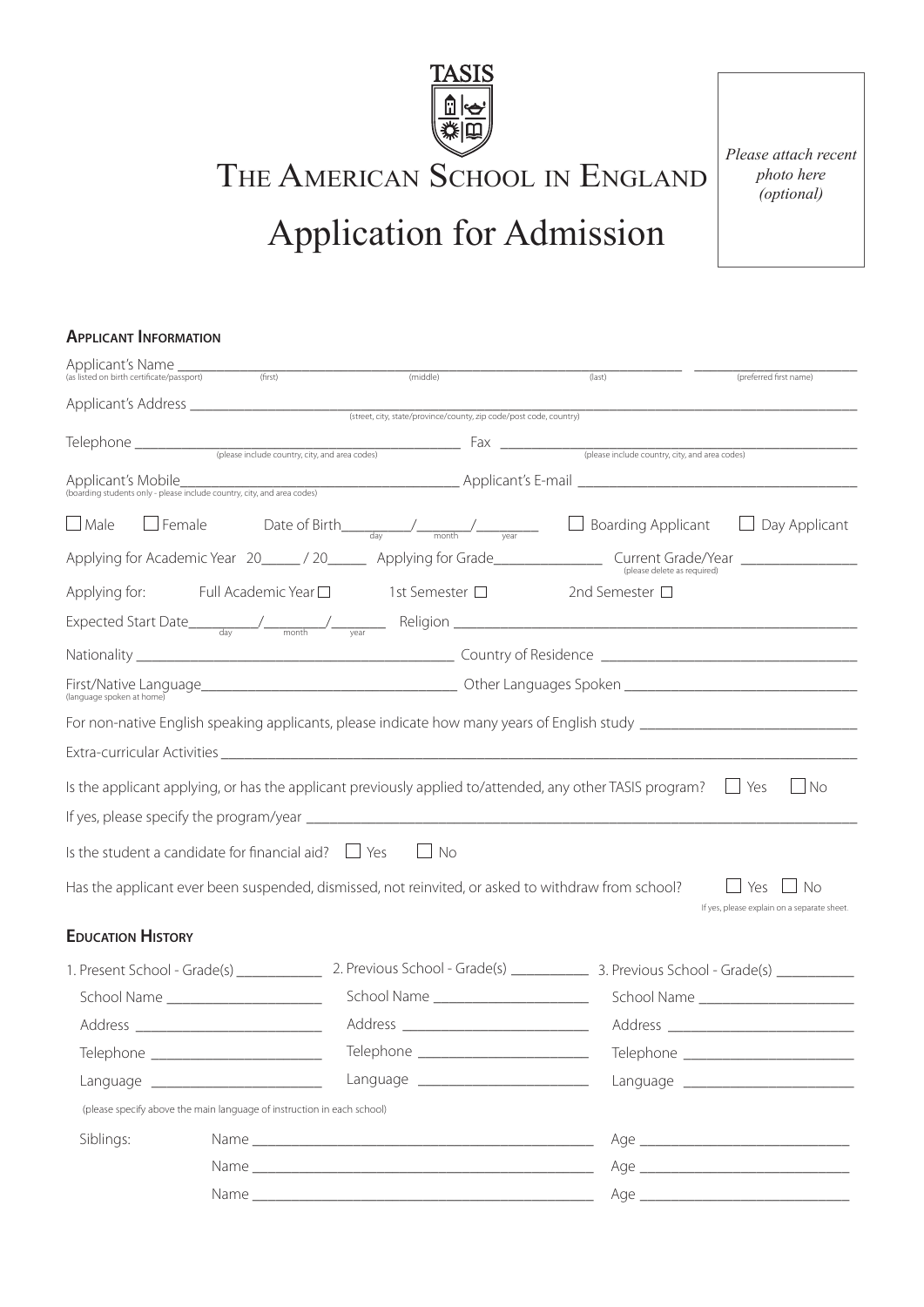|                        | <b>APPLICANT LIVES WITH (Check if appropriate):</b>                              |                                                                    |                                                                                                                    |                                                |       |
|------------------------|----------------------------------------------------------------------------------|--------------------------------------------------------------------|--------------------------------------------------------------------------------------------------------------------|------------------------------------------------|-------|
| $\Box$ Father & Mother | $\Box$ Father                                                                    | $\Box$ Mother                                                      | $\Box$ Stepfather                                                                                                  | $\Box$ Stepmother                              | Other |
|                        | Where should correspondence be sent? □ Parents' Address □ Father's Address       |                                                                    |                                                                                                                    | Mother's Address                               |       |
|                        | Please indicate if copies of correspondence should be sent to a further address: |                                                                    |                                                                                                                    |                                                |       |
|                        |                                                                                  |                                                                    |                                                                                                                    |                                                |       |
| (name)                 | <b>CONTACT INFORMATION: FATHER/STEPFATHER</b>                                    | (street, city, state/province/county, zip code/post code, country) |                                                                                                                    |                                                |       |
|                        |                                                                                  |                                                                    |                                                                                                                    |                                                |       |
|                        | (first)                                                                          | (middle)                                                           |                                                                                                                    | (last)                                         |       |
|                        | Home Address (if different from applicant's address)                             |                                                                    |                                                                                                                    |                                                |       |
|                        |                                                                                  | (street, city, state/province/county, zip code/post code, country) |                                                                                                                    |                                                |       |
|                        | (please include country, city, and area codes)                                   |                                                                    |                                                                                                                    | (please include country, city, and area codes) |       |
| Mobile_____________    |                                                                                  |                                                                    | E-mail and the contract of the contract of the contract of the contract of the contract of the contract of the     |                                                |       |
|                        | (please include country, city, and area codes)                                   |                                                                    |                                                                                                                    |                                                |       |
|                        |                                                                                  |                                                                    |                                                                                                                    |                                                |       |
|                        |                                                                                  | (street, city, state/province/county, zip code/post code, country) |                                                                                                                    |                                                |       |
|                        |                                                                                  |                                                                    |                                                                                                                    |                                                |       |
|                        |                                                                                  |                                                                    |                                                                                                                    |                                                |       |
|                        | (please include country, city, and area codes)                                   |                                                                    |                                                                                                                    |                                                |       |
|                        | <b>CONTACT INFORMATION: MOTHER/STEPMOTHER</b>                                    |                                                                    |                                                                                                                    |                                                |       |
|                        | Full Name                                                                        |                                                                    |                                                                                                                    |                                                |       |
|                        |                                                                                  | (middle)                                                           |                                                                                                                    | (last)                                         |       |
|                        | Home Address (if different from applicant's address)                             |                                                                    |                                                                                                                    |                                                |       |
|                        |                                                                                  |                                                                    |                                                                                                                    |                                                |       |
|                        |                                                                                  | (street, city, state/province/county, zip code/post code, country) |                                                                                                                    |                                                |       |
|                        |                                                                                  |                                                                    |                                                                                                                    |                                                |       |
|                        | (please include country, city, and area codes)                                   |                                                                    |                                                                                                                    | (please include country, city, and area codes) |       |
|                        | (please include country, city, and area codes)                                   |                                                                    |                                                                                                                    |                                                |       |
|                        |                                                                                  |                                                                    |                                                                                                                    |                                                |       |
|                        |                                                                                  |                                                                    |                                                                                                                    |                                                |       |
|                        |                                                                                  |                                                                    |                                                                                                                    |                                                |       |
|                        |                                                                                  |                                                                    |                                                                                                                    |                                                |       |
|                        |                                                                                  |                                                                    |                                                                                                                    |                                                |       |
|                        |                                                                                  |                                                                    |                                                                                                                    |                                                |       |
|                        |                                                                                  |                                                                    | THE AGENT, EDUCATION CONSULTANT, HUMAN RESOURCE CONTACT, OR RELOCATION CONSULTANT ASSISTING IN YOUR MOVE TO TASIS: |                                                |       |
|                        |                                                                                  |                                                                    |                                                                                                                    |                                                |       |
|                        |                                                                                  |                                                                    |                                                                                                                    |                                                |       |
|                        |                                                                                  |                                                                    |                                                                                                                    |                                                |       |
|                        |                                                                                  |                                                                    |                                                                                                                    |                                                |       |
|                        | (please include country, city, and area codes)                                   | <u> 1980 - Jan James James Barnett, fransk politik (d. 1980)</u>   | Fax                                                                                                                | (please include country, city, and area codes) |       |
|                        | (please include country, city, and area codes)                                   |                                                                    |                                                                                                                    |                                                |       |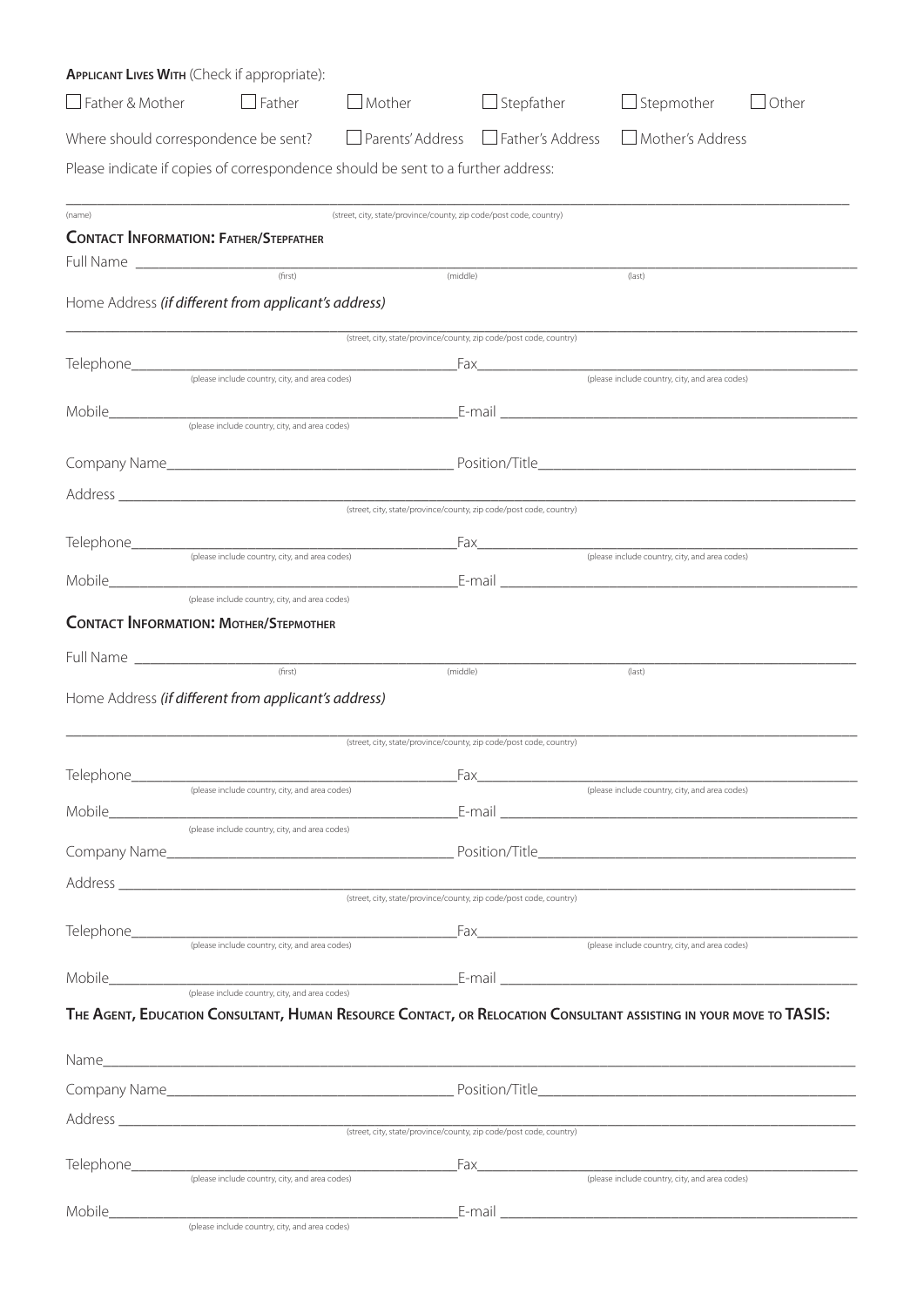| Where should all billing invoices be sent?                                       |                    | Parents' Address                                                   | Father's Address                                         | Mother's Address |  |  |  |  |  |  |
|----------------------------------------------------------------------------------|--------------------|--------------------------------------------------------------------|----------------------------------------------------------|------------------|--|--|--|--|--|--|
| Please indicate if billing invoices should be sent to a further address:         |                    |                                                                    |                                                          |                  |  |  |  |  |  |  |
| (name)                                                                           |                    | (street, city, state/province/county, zip code/post code, country) |                                                          |                  |  |  |  |  |  |  |
| HOW WERE YOU, AS PARENTS, INVOLVED IN YOUR CHILD'S CURRENT AND PREVIOUS SCHOOLS? |                    |                                                                    |                                                          |                  |  |  |  |  |  |  |
| Classroom Volunteer                                                              | Substitute Teacher | $\Box$ Chaperone                                                   | Event Planner                                            |                  |  |  |  |  |  |  |
| $\Box$ Parent Leader<br>□ Committee Member                                       |                    |                                                                    | Annual Fund Donor<br><b>Board Member</b><br>$\mathbf{1}$ |                  |  |  |  |  |  |  |
| $\Box$ Other or additional information                                           |                    |                                                                    |                                                          |                  |  |  |  |  |  |  |
| HOW DID YOU HEAR ABOUT TASIS?                                                    |                    |                                                                    |                                                          |                  |  |  |  |  |  |  |
| □ Internet/Website                                                               | $\Box$ Friends     | <b>Education Consultant</b>                                        |                                                          | $\Box$ Company   |  |  |  |  |  |  |
| $\Box$ Relocation Consultant<br>$\sqcup$ Agent                                   |                    |                                                                    | <b>School Directory</b>                                  |                  |  |  |  |  |  |  |

#### **Important Note:**

**Any special social, medical, dietary, psychological, or educational needs must be noted,** with any relevant supporting information or documentation attached. If the applicant has been tested for any educational, social, emotional, or psychological purposes, the test results must be submitted with this appliction. Please refer to the declaration section of this application in reference to the withholding of any additional testing materials during the time of application.

Other\_\_\_\_\_\_\_\_\_\_\_\_\_\_\_\_\_\_\_\_\_\_\_\_\_\_\_\_\_\_\_\_\_\_\_\_\_\_\_\_\_\_\_\_\_\_\_\_\_\_\_\_\_\_\_\_\_\_\_\_\_\_\_\_\_\_\_\_\_\_\_\_\_\_\_\_\_\_\_\_\_\_\_\_\_\_\_\_\_\_\_\_\_\_\_

## **Parent Statement**

The purpose of this statement is to help us understand why you feel TASIS suits your child's educational needs and to understand your expectations for your child's education. It is essential for us to have a full and complete picture of your child. Please use this space below to provide details regarding personality, attitude toward school, special talents, interests, or any other information that you believe will assist us in our admissions decision. If there are any circumstances (e.g., divorce, recent bereavement, relocation, illness, school experience) which may affect your child's transition, please let us know.

\_\_\_\_\_\_\_\_\_\_\_\_\_\_\_\_\_\_\_\_\_\_\_\_\_\_\_\_\_\_\_\_\_\_\_\_\_\_\_\_\_\_\_\_\_\_\_\_\_\_\_\_\_\_\_\_\_\_\_\_\_\_\_\_\_\_\_\_\_\_\_\_\_\_\_\_\_\_\_\_\_\_\_\_\_\_\_\_\_\_\_\_\_\_\_\_\_\_\_\_\_\_ \_\_\_\_\_\_\_\_\_\_\_\_\_\_\_\_\_\_\_\_\_\_\_\_\_\_\_\_\_\_\_\_\_\_\_\_\_\_\_\_\_\_\_\_\_\_\_\_\_\_\_\_\_\_\_\_\_\_\_\_\_\_\_\_\_\_\_\_\_\_\_\_\_\_\_\_\_\_\_\_\_\_\_\_\_\_\_\_\_\_\_\_\_\_\_\_\_\_\_\_\_\_ \_\_\_\_\_\_\_\_\_\_\_\_\_\_\_\_\_\_\_\_\_\_\_\_\_\_\_\_\_\_\_\_\_\_\_\_\_\_\_\_\_\_\_\_\_\_\_\_\_\_\_\_\_\_\_\_\_\_\_\_\_\_\_\_\_\_\_\_\_\_\_\_\_\_\_\_\_\_\_\_\_\_\_\_\_\_\_\_\_\_\_\_\_\_\_\_\_\_\_\_\_\_ \_\_\_\_\_\_\_\_\_\_\_\_\_\_\_\_\_\_\_\_\_\_\_\_\_\_\_\_\_\_\_\_\_\_\_\_\_\_\_\_\_\_\_\_\_\_\_\_\_\_\_\_\_\_\_\_\_\_\_\_\_\_\_\_\_\_\_\_\_\_\_\_\_\_\_\_\_\_\_\_\_\_\_\_\_\_\_\_\_\_\_\_\_\_\_\_\_\_\_\_\_\_ \_\_\_\_\_\_\_\_\_\_\_\_\_\_\_\_\_\_\_\_\_\_\_\_\_\_\_\_\_\_\_\_\_\_\_\_\_\_\_\_\_\_\_\_\_\_\_\_\_\_\_\_\_\_\_\_\_\_\_\_\_\_\_\_\_\_\_\_\_\_\_\_\_\_\_\_\_\_\_\_\_\_\_\_\_\_\_\_\_\_\_\_\_\_\_\_\_\_\_\_\_\_ \_\_\_\_\_\_\_\_\_\_\_\_\_\_\_\_\_\_\_\_\_\_\_\_\_\_\_\_\_\_\_\_\_\_\_\_\_\_\_\_\_\_\_\_\_\_\_\_\_\_\_\_\_\_\_\_\_\_\_\_\_\_\_\_\_\_\_\_\_\_\_\_\_\_\_\_\_\_\_\_\_\_\_\_\_\_\_\_\_\_\_\_\_\_\_\_\_\_\_\_\_\_ \_\_\_\_\_\_\_\_\_\_\_\_\_\_\_\_\_\_\_\_\_\_\_\_\_\_\_\_\_\_\_\_\_\_\_\_\_\_\_\_\_\_\_\_\_\_\_\_\_\_\_\_\_\_\_\_\_\_\_\_\_\_\_\_\_\_\_\_\_\_\_\_\_\_\_\_\_\_\_\_\_\_\_\_\_\_\_\_\_\_\_\_\_\_\_\_\_\_\_\_\_\_ \_\_\_\_\_\_\_\_\_\_\_\_\_\_\_\_\_\_\_\_\_\_\_\_\_\_\_\_\_\_\_\_\_\_\_\_\_\_\_\_\_\_\_\_\_\_\_\_\_\_\_\_\_\_\_\_\_\_\_\_\_\_\_\_\_\_\_\_\_\_\_\_\_\_\_\_\_\_\_\_\_\_\_\_\_\_\_\_\_\_\_\_\_\_\_\_\_\_\_\_\_\_ \_\_\_\_\_\_\_\_\_\_\_\_\_\_\_\_\_\_\_\_\_\_\_\_\_\_\_\_\_\_\_\_\_\_\_\_\_\_\_\_\_\_\_\_\_\_\_\_\_\_\_\_\_\_\_\_\_\_\_\_\_\_\_\_\_\_\_\_\_\_\_\_\_\_\_\_\_\_\_\_\_\_\_\_\_\_\_\_\_\_\_\_\_\_\_\_\_\_\_\_\_\_ \_\_\_\_\_\_\_\_\_\_\_\_\_\_\_\_\_\_\_\_\_\_\_\_\_\_\_\_\_\_\_\_\_\_\_\_\_\_\_\_\_\_\_\_\_\_\_\_\_\_\_\_\_\_\_\_\_\_\_\_\_\_\_\_\_\_\_\_\_\_\_\_\_\_\_\_\_\_\_\_\_\_\_\_\_\_\_\_\_\_\_\_\_\_\_\_\_\_\_\_\_\_ \_\_\_\_\_\_\_\_\_\_\_\_\_\_\_\_\_\_\_\_\_\_\_\_\_\_\_\_\_\_\_\_\_\_\_\_\_\_\_\_\_\_\_\_\_\_\_\_\_\_\_\_\_\_\_\_\_\_\_\_\_\_\_\_\_\_\_\_\_\_\_\_\_\_\_\_\_\_\_\_\_\_\_\_\_\_\_\_\_\_\_\_\_\_\_\_\_\_\_\_\_\_ \_\_\_\_\_\_\_\_\_\_\_\_\_\_\_\_\_\_\_\_\_\_\_\_\_\_\_\_\_\_\_\_\_\_\_\_\_\_\_\_\_\_\_\_\_\_\_\_\_\_\_\_\_\_\_\_\_\_\_\_\_\_\_\_\_\_\_\_\_\_\_\_\_\_\_\_\_\_\_\_\_\_\_\_\_\_\_\_\_\_\_\_\_\_\_\_\_\_\_\_\_\_ \_\_\_\_\_\_\_\_\_\_\_\_\_\_\_\_\_\_\_\_\_\_\_\_\_\_\_\_\_\_\_\_\_\_\_\_\_\_\_\_\_\_\_\_\_\_\_\_\_\_\_\_\_\_\_\_\_\_\_\_\_\_\_\_\_\_\_\_\_\_\_\_\_\_\_\_\_\_\_\_\_\_\_\_\_\_\_\_\_\_\_\_\_\_\_\_\_\_\_\_\_\_ \_\_\_\_\_\_\_\_\_\_\_\_\_\_\_\_\_\_\_\_\_\_\_\_\_\_\_\_\_\_\_\_\_\_\_\_\_\_\_\_\_\_\_\_\_\_\_\_\_\_\_\_\_\_\_\_\_\_\_\_\_\_\_\_\_\_\_\_\_\_\_\_\_\_\_\_\_\_\_\_\_\_\_\_\_\_\_\_\_\_\_\_\_\_\_\_\_\_\_\_\_\_ \_\_\_\_\_\_\_\_\_\_\_\_\_\_\_\_\_\_\_\_\_\_\_\_\_\_\_\_\_\_\_\_\_\_\_\_\_\_\_\_\_\_\_\_\_\_\_\_\_\_\_\_\_\_\_\_\_\_\_\_\_\_\_\_\_\_\_\_\_\_\_\_\_\_\_\_\_\_\_\_\_\_\_\_\_\_\_\_\_\_\_\_\_\_\_\_\_\_\_\_\_\_ \_\_\_\_\_\_\_\_\_\_\_\_\_\_\_\_\_\_\_\_\_\_\_\_\_\_\_\_\_\_\_\_\_\_\_\_\_\_\_\_\_\_\_\_\_\_\_\_\_\_\_\_\_\_\_\_\_\_\_\_\_\_\_\_\_\_\_\_\_\_\_\_\_\_\_\_\_\_\_\_\_\_\_\_\_\_\_\_\_\_\_\_\_\_\_\_\_\_\_\_\_\_ \_\_\_\_\_\_\_\_\_\_\_\_\_\_\_\_\_\_\_\_\_\_\_\_\_\_\_\_\_\_\_\_\_\_\_\_\_\_\_\_\_\_\_\_\_\_\_\_\_\_\_\_\_\_\_\_\_\_\_\_\_\_\_\_\_\_\_\_\_\_\_\_\_\_\_\_\_\_\_\_\_\_\_\_\_\_\_\_\_\_\_\_\_\_\_\_\_\_\_\_\_\_ \_\_\_\_\_\_\_\_\_\_\_\_\_\_\_\_\_\_\_\_\_\_\_\_\_\_\_\_\_\_\_\_\_\_\_\_\_\_\_\_\_\_\_\_\_\_\_\_\_\_\_\_\_\_\_\_\_\_\_\_\_\_\_\_\_\_\_\_\_\_\_\_\_\_\_\_\_\_\_\_\_\_\_\_\_\_\_\_\_\_\_\_\_\_\_\_\_\_\_\_\_\_